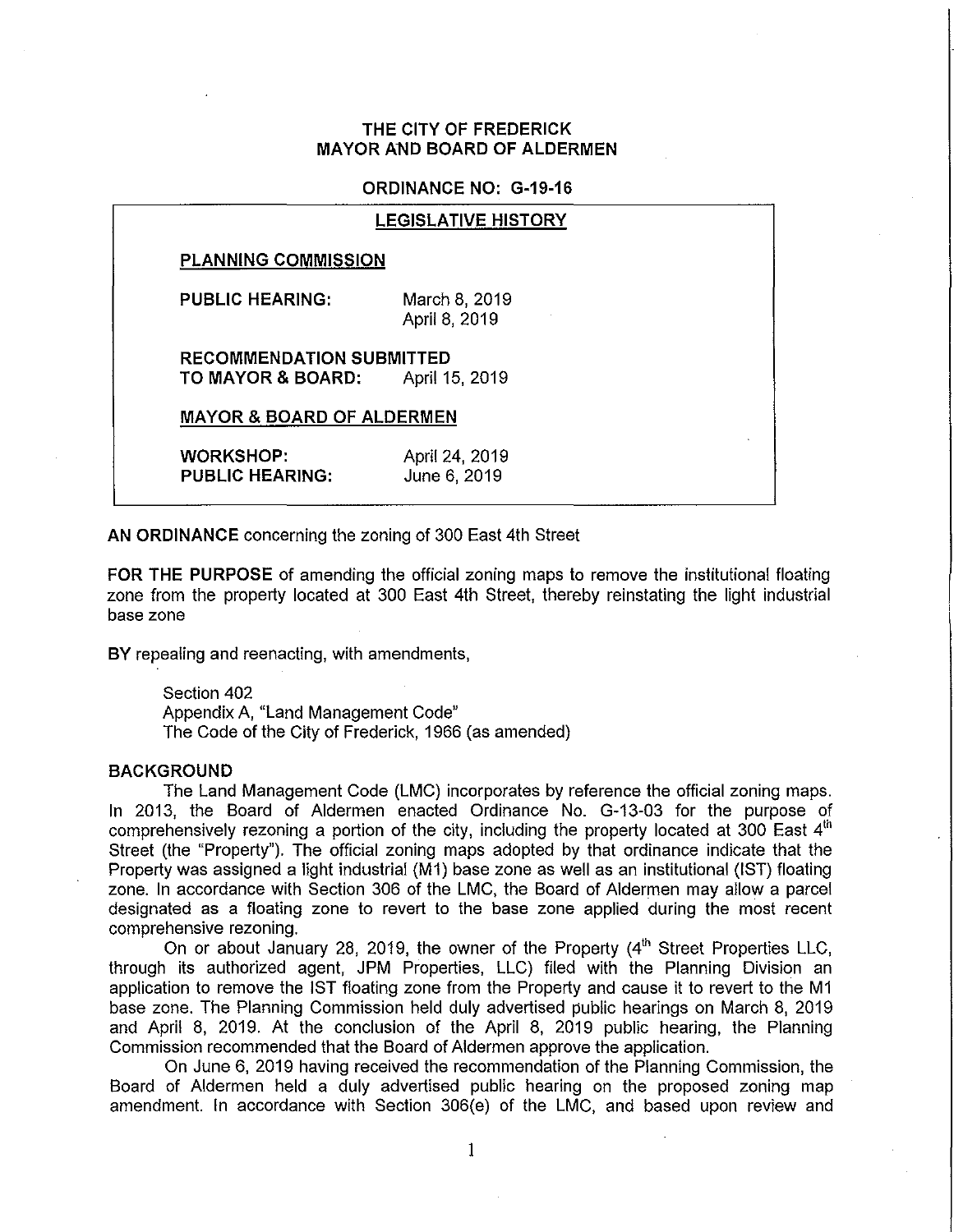consideration of the application materials, staff reports, and all other testimonial and documentary evidence, the Board of Aldermen hereby finds the facts set forth below. These facts, in addition to those set forth in the preceding recitals, are incorporated into and expressly made a part of this ordinance.

1. The 1ST floating zone was established in order to provide for uses where the public is invited or permitted to congregate, such as schools, hospitals, and places of worship.

2. At the time of the most recent comprehensive rezoning, the Property was used as a private club and was given the base zoning designation of M1. In addition, the IST zone was applied to the Property to reflect the use of the Property at that time.

3. The Property has since ceased operation indefinitely as a private club.

4. Reversion of the Property to M1 is consistent with various policies of the 2010 Comprehensive Plan, including but not limited to Municipal Growth Element (MGE) Policy 1 and Economic Development (ED) Policies 2 and 5 and the implementation strategies incorporated therein.

SECTION I. NOW, THEREFORE, BE IT ENACTED AND ORDAINED BY THE BOARD OF ALDERMEN OF THE CITY OF FREDERICK, THAT The Code of the City of Frederick, 1966 (as amended), Appendix A, Land Management Code, Section 402, be repealed and reenacted, with amendments, by revising the official zoning maps to remove the institutional floating zone (1ST) from the Property and to indicate that such Property is zoned light industrial (M1), as shown on Exhibit A, attached hereto and incorporated herein by this reference.

SECTION II. AND BE IT FURTHER ENACTED AND ORDAINED BY THE BOARD OF ALDERMEN, THAT in the event any provision, section, sentence, clause, or part of this ordinance shall be held to be invalid, such invalidity shall not affect or impair any remaining provision, section, sentence, clause, or part of this ordinance, it being the intent of the City that such remainder shall be and shall remain in full force and effect.

SECTION III. AND BE IT FURTHER ENACTED AND ORDAINED BY THE BOARD OF ALDERMEN, THAT this ordinance shall take effect on June 16, 2019, and all other ordinances or parts of ordinances inconsistent with the provisions of this ordinance will as of that date be repealed to the extent of such inconsistency.

APPROVED: June 6, 2019

Michael C. Q'Connor, Mayor

Approved for Legal Sufficiency:

Ju A. Nickels

PASSED: June 6, 2019

/"  $\ldots$ 

Michael<sup>'</sup> C. O'Connor, President, Board of Aldermen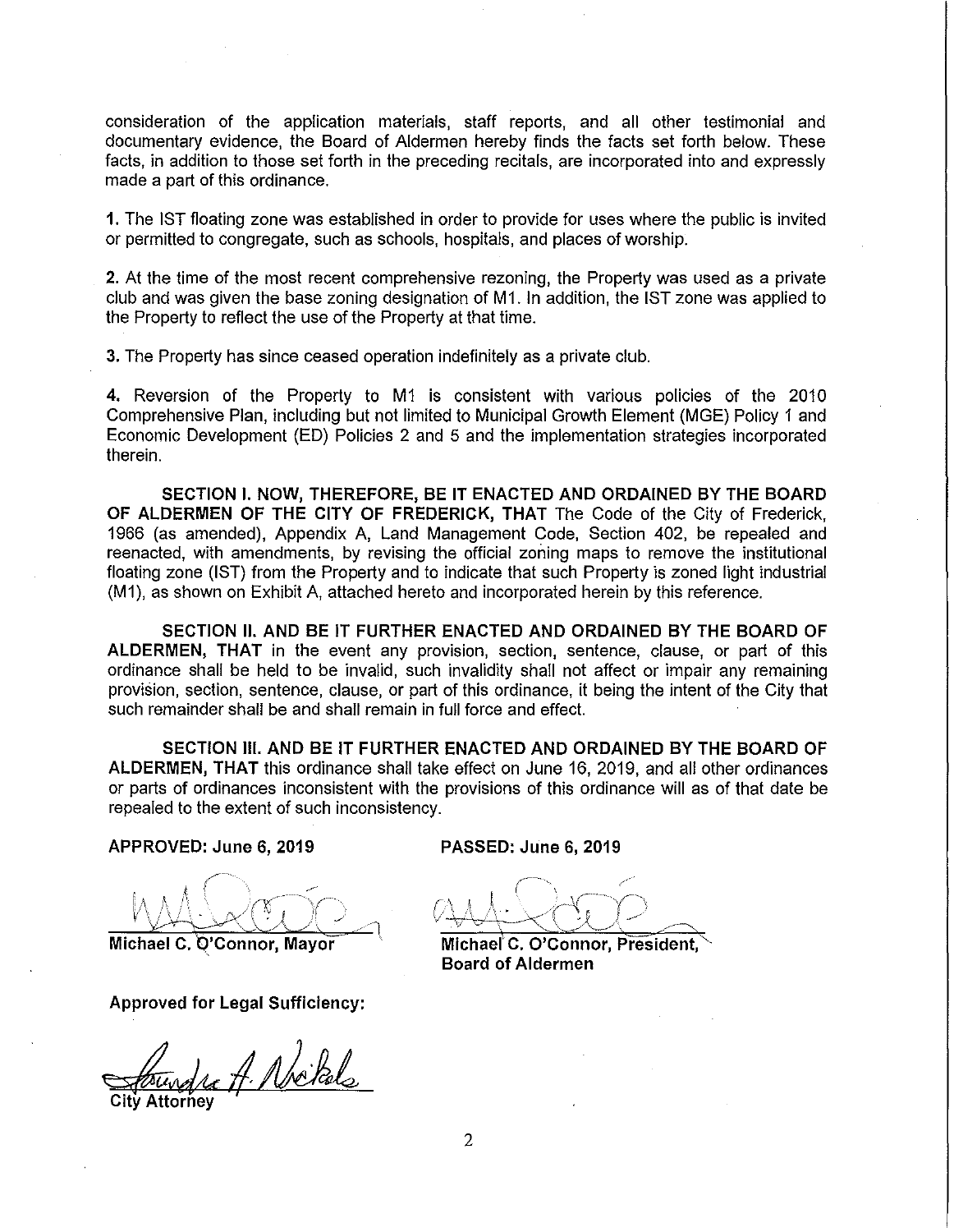